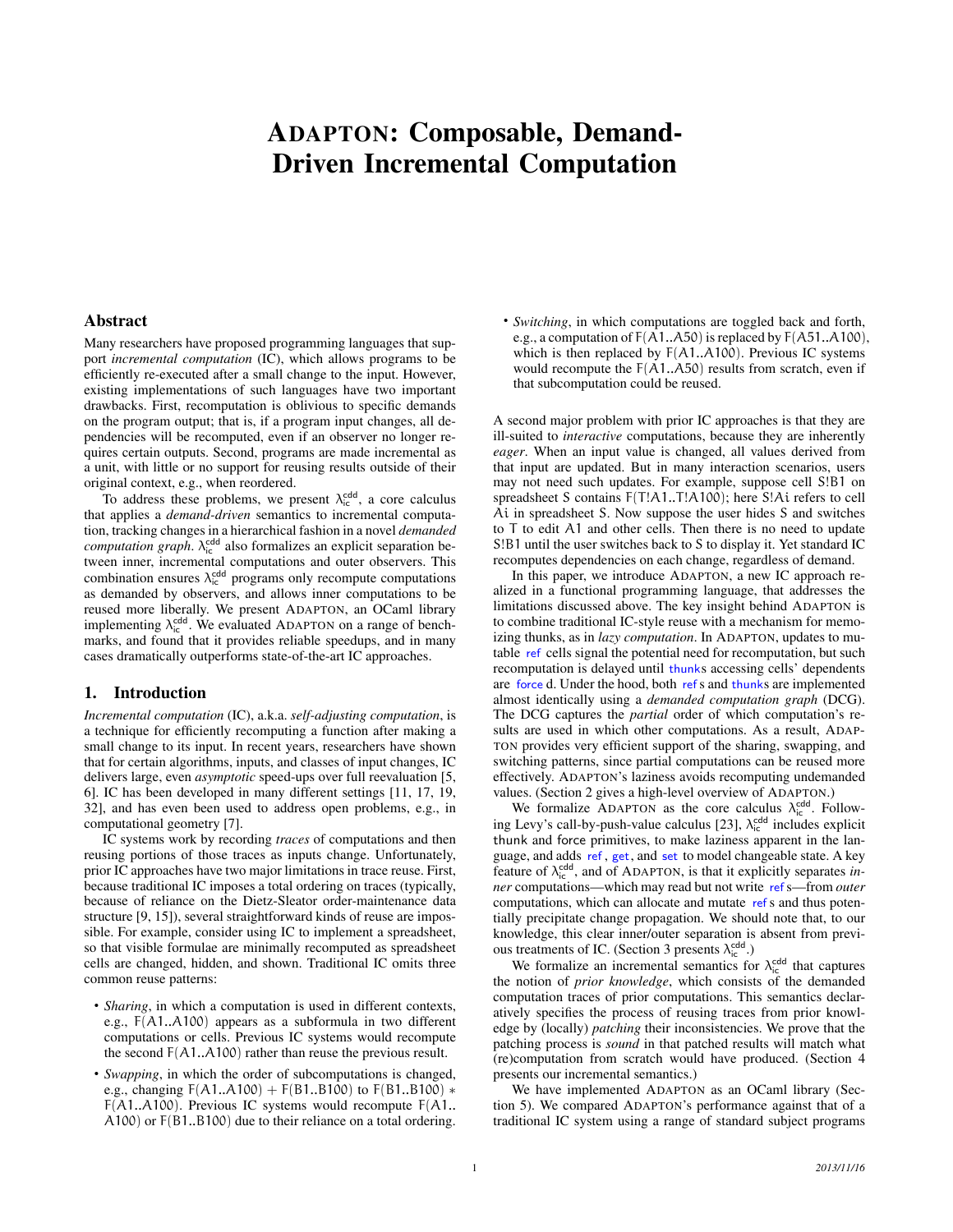from the IC literature, e.g., map, filter, sort, etc. We created microbenchmarks that invoke these programs with varying levels of demand (e.g., demand a single element vs. all elements) and with varying change patterns (e.g., swapping and switching).

Our results show that ADAPTON greatly outperforms traditional IC for lazy interactions: where traditional IC gets  $2 \times$  to  $20 \times$ speedups over naive recomputation, ADAPTON gets  $7\times$  to  $2000\times$ speedups. For one program ( mergesort ), traditional IC actually incurs a 6.5× *slowdown*, whereas ADAPTON provides a 300× speedup. ADAPTON provides similarly significant speedups on the switching and swapping patterns, whereas traditional IC often incurs substantial ( $4\times$  to  $500\times$ ) slowdowns. ADAPTON does not perform as well as traditional IC when all output is demanded—it can be  $1.5\times$  to  $3.5\times$  slower—but still achieves a significant speedup over naive recomputation.

As a more practical measure of ADAPTON's utility, we developed the ADAPTON SpreadSheet  $(AS^2)$ , which uses ADAPTON as its recomputation engine. We found that ADAPTON successfully incrementalized the (stateless) specification for formulae evaluation; a pair of simple benchmarks showed speedups of up to  $20 \times$  compared to naive recomputation. On the same benchmarks classic IC techniques performed poorly, always resulting in a slowdown (up to  $100 \times$ ). (Section 6 presents our experimental results.)

While most prior work on IC requires a total ordering of events, which compromises reuse, Ley-Wild et al. have recently studied *non-monotonic* changes [24, 26]. Non-monotonic IC supports the swapping pattern mentioned above, but does not support sharing or switching. Moreover, non-monotonic IC has never been implemented, and is (in our opinion) far more complicated than ADAP-TON. An increasingly popular computational paradigm related to IC is functional-reactive programming (FRP) [13, 14, 21]. FRP provides some reuse of computations under a changing signal, but is more specialized than ADAPTON (and IC in general). We have implemented an FRP library using ADAPTON; for space reasons we relegate discussion of it to our supplemental technical report. (Section 7 compares to IC, non-monotonic IC, and FRP in detail.)

In sum, we believe that ADAPTON offers a compellingly simple, yet general approach for programming incremental, interactive computation.

# 2. Overview of ADAPTON

We illustrate how ADAPTON works using a simple example inspired by a typical user interaction with a spreadsheet. ADAPTON's programming model is based on an ML-like language with explicit primitives for thunks and mutable state, where changes to the latter eventually propagate to update previous results.

Consider the following toy language for formulae in spreadsheet cells:

```
type cell = M formula
and formula = Num of int | Plus of cell \times cell
```
Values of type cell are formula addresses, i.e., mutable references containing a cell formula. Here the M constructor (for "mutable") is equivalent to ref type constructor in ML. A formula consists of either an integer (Num) or the sum of two other cells (Plus ).

We begin by building an initial expression tree, illustrated to the right of the code below. Note that, since it is not otherwise indicated, all of this code runs at the *outer layer*, hence it is allowed to allocate new memory:

```
let n1 : cell = ref Num 1 inlet n2 : cell = ref Num 2 inlet n3 : cell = ref Num 3 inlet p1 : cell = ref Plus n1 n2 in
let p2 : cell = ref Plus p1 n3 in \cdotsp2
```


Given a cell of interest, we can evaluate it using the obvious interpreter with a few extra calls for reuse:

```
eval : cell \rightarrow U int
```

```
eval c = thunk (inner (case get c of
  \parallel Num \times \Rightarrow \times
```
| Plus c1 c2  $\Rightarrow$  force (eval c1) + force (eval c2))

Here thunk creates a suspended computation, which is typed by the U constructor, e.g., U int is equivalent to unit  $\rightarrow$  int. Thunks are demanded by calling force , as in the recursive calls to eval . The body of the thunk is an expression wrapped in inner , indicating that expression occurs at the *inner layer*. Inner layer computations may only read ref cells—e.g., via the call to get above—and not allocate or change them. This restriction enables inner computations to be incrementally reused. Thus, in this example, each nested call to eval is a computation that can be updated and/or its results reused when refs are modified at the outer layer. To illustrate how changes are made and propagated, consider the code shown at the top of Figure 1. Although written as a block of code, we envision the user entering this code a line at a time at an interactive top level. On lines 1 and 2, the user calls eval to produce a thunk that, when forced, will compute the values of p1 and p2, respectively. Then on lines 3 and 4, the user forces evaluation and displays the result using a function

```
display : U int \rightarrow unit (* force arg and display it *)
```
(In this example the user refreshes the display manually, rather than having it update automatically, to illustrate varying demand.) The computation on line 3 evaluates the formula of cell p1, which recursively forces the (trivial) evaluation of leaf cells n1 and n2. Next, line 4 computes the value of p2. Since p2 has p1 as a subexpression, we would like to reuse the prior computation of p1. ADAPTON accomplishes this reuse via *demanded computation graphs* (DCGs).

*Sharing.* In ADAPTON, DCGs operate behind the scenes by recording inner layer computations. Figure 1a shows the DCG after evaluating line 4. Lines 1 and 2 only create thunks and otherwise do no computation, and line 3 essentially creates what is the left side of Figure 1a. We depict DCGs growing from the bottom of the *INNER* line upwards. We use a dotted line to identify operations performed at the outer layer that affect the inner layer graph, and color graph edges when they are touched as the result of that operation; edges are shown in blue when created or refreshed, and pink when they are dirtied. Rather than draw outer layer edges for n1, t1, p2, etc. to their respective nodes, we write the names in the nodes themselves, to avoid clutter.

Each node in the DCG corresponds to a reference cell (depicted as a square) or a thunk (depicted as a circle). Edges that target reference cells are produced by get operations, and edges that target thunks are produced by force operations. Though not shown in the figure, each thunk node records a (suspended) expression and, once forced, its valuation; each reference node records the reference address and its content. Thunk nodes may have outgoing edges, where the leftmost edge was created first and the rightmost last. In the figure, the leftmost edge from t2 goes to p2 because t2 is the result of eval p2, which calls get on its argument. The rightmost edge corresponds to the forced recursive eval call that gets n3. One key feature of ADAPTON is that it tries to memo-match previously computed results whenever possible. Here, the middle edge out of t2 memo-matches the result of eval p1 previously computed when t1 was forced on line 3; memo-matched expressions are depicted with a gray background. Prior IC implementations would not be able to reuse t2's result in this manner because they enforce a monolithic, total order of events; in this case we are reusing (i.e., *sharing*) a previous computation in the event history.

*Dirtying and lazy change propagation* Next, on line 5, the user decides to change the value of leaf n1, and on line 6, they de-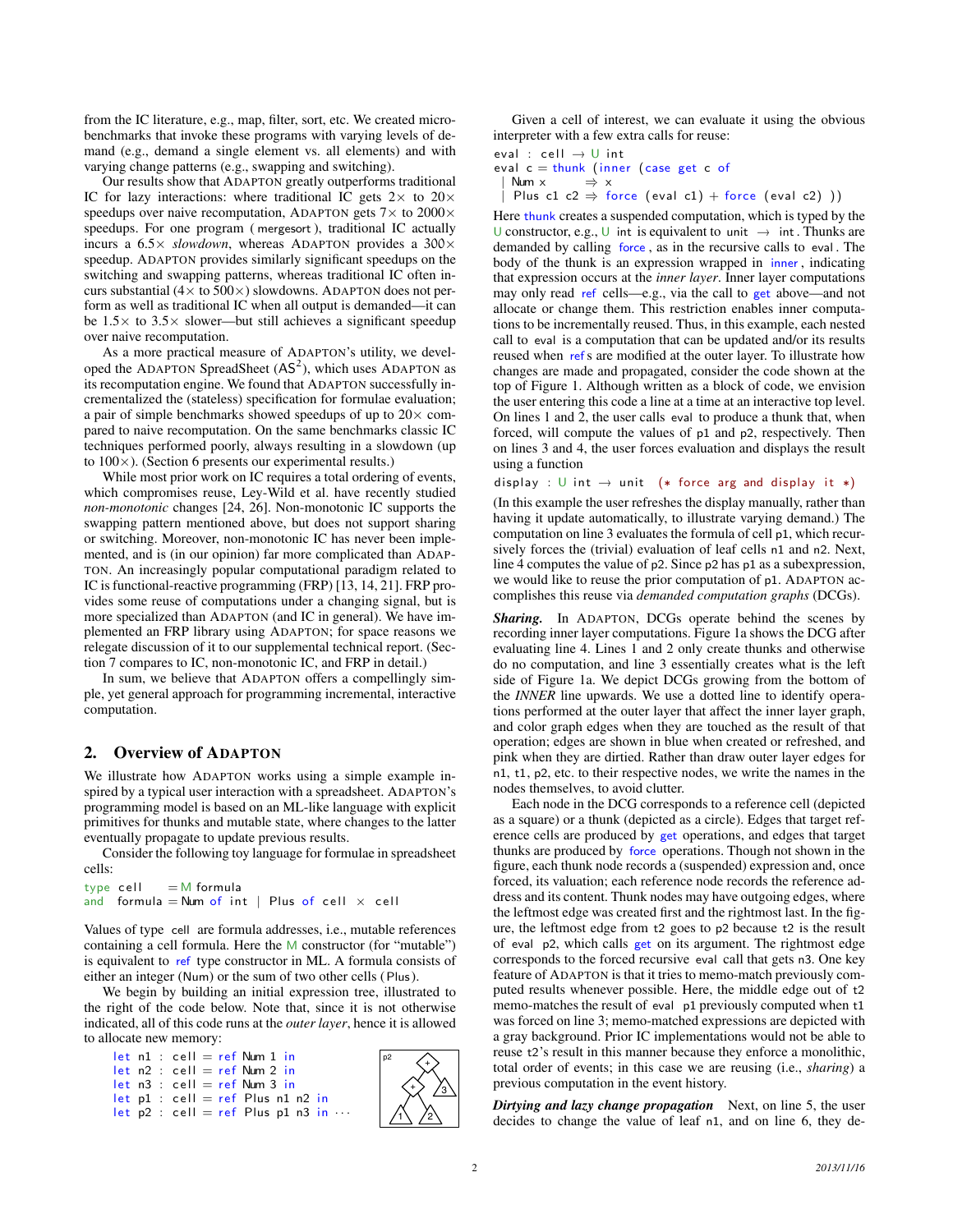

dirty



Figure 1: Spreadsheet example.

mand and display the updated result. Since a ref cell changed, the memoized thunk valuations may be inconsistent, and hence ADAP-TON needs to repair the computation. Figure 1b shows how this repair and recomputation is done via the DCG. When the outer layer mutates the ref on line 5, ADAPTON performs *dirtying* to mark nodes and edges that may need recomputation. As shown in the figure, ADAPTON traverses the graph from the mutated node downwards, dirtying the nodes and edges that (transitively) depend on the changed reference cell n1 (viz., the thunks for eval n1 and eval p1). When the outer layer demands a computation on line 6, ADAPTON performs *propagation* by selectively traversing dirty nodes and edges from the bottom upwards and left to right, repairing dirty graph components by reevaluating dirty thunk nodes, which in turn replace their graph components with up-to-date versions; in the figure, the refreshed nodes/edges are in blue. Importantly, this traversal order reflects evaluation (and demand) order,

allowing change propagation to lazily avoid repair to components not currently under demand. In this example, line 6 re-demands the first result for t1 but since there is no demand of t2, ADAPTON does not recompute its value.

*Swapping.* Next, on line 7, the outer layer updates p2 by *swapping* its two subcomponents. This kind of structural change defeats traditional IC reuse, but DCGs support it naturally. In the figure, we can see that the outer layer update on line 7 dirties an additional node and edge. Then line 8 demands the result t2, which initiates propagation to recompute the thunk eval p2. As shown in the figure, propagation is able to memo-match eval p1 (as in the original computation) and eval n3, even though they occur in a different order.

*Switching.* Finally, suppose the user updates expression p1 but then changes her mind and switches it back:

 $9$  set p1  $\leftarrow$  Num 4; display t2;

10 set  $p1 \leftarrow$  Plus n1 n2; display t2

After line 9 the eval p1 thunk in the graph would be updated to point to a new thunk that evaluates Num 4, and would no longer point to the eval n1 and eval n2 thunks. However, these thunks are still available for reuse, and when the user switches back on line 10, the eval p1 thunk is restored to its original state, memomatching the previous eval n1 and eval n2 results. We call this pattern *switching* because it switches back to previously computed, but currently inactive, results; once again, traditional IC would fail to achieve reuse in this case.

# 3. Core calculus

We formalize ADAPTON as  $\lambda_{\text{ic}}^{\text{cdd}}$ , a core calculus for incremental computation in a setting with lazy evaluation.  $\lambda_{\text{ic}}^{\text{cdd}}$  is an extension of Levy's call-by-push-value (CBPV) calculus [22], which is a standard variant of the simply-typed lambda calculus with an explicit thunk primitive. It uses thunks as part of a mechanism to syntactically distinguish computations from values, and to make evaluation order syntactically explicit.  $\lambda_{ic}^{\text{cdd}}$  adds reference cells to the CBPV core, along with notation for specifying inner- and outerlayer computations.

As there exist standard translations from both call-by-value (CBV) and call-by-name (CBN) into CBPV, we intend  $\lambda_{\text{ic}}^{\text{cdd}}$  to be in some sense *canonical*, regardless of whether the host language is lazy or eager. We give a translation from a CBV language variant of  $\lambda_{\text{ic}}^{\text{cdd}}$  in the appendix of the supplemental technical report.

# 3.1 Syntax, typing and basic semantics for  $\lambda_{\text{ic}}^{\text{cdd}}$

The top of Figure 2 gives the formal syntax of  $\lambda_{\rm ic}^{\rm cdd}$ , with new features highlighted. Figure 3 gives  $\lambda_{ic}^{\text{cdd}}$ 's type system. As most of the type rules are standard we weave discussion of them into our presentation of the language.

 $\lambda_{\text{ic}}^{\text{cdd}}$  inherits most of its syntax from CBPV. Terms consist of value terms (written  $v$ ) and computation terms (written  $e$ ), which we alternatively call expressions. Types consist of value types (written *A*, *B*) and computation types (written *C*, *D*). Standard value types consist of those for unit values () (typed by 1), injective values  $\text{inj}_i$  v (typed as a sum  $A + B$ ), pair values  $(v_1, v_2)$  (typed as a product  $A \times B$ ) and thunk values **thunk** *e* (typed as a suspended computation U *C*).

Standard computation types consist of functions (typed by arrow  $A \rightarrow C$ , and introduced by  $\lambda x.e$ , and value-producers (typed by connective  $F_{\ell}$  *A*, and introduced by ret *v*). These two term forms are special in that they correspond to the two introduction forms for computation types, and also the two *terminal* computation forms, i.e., the possible results of computations.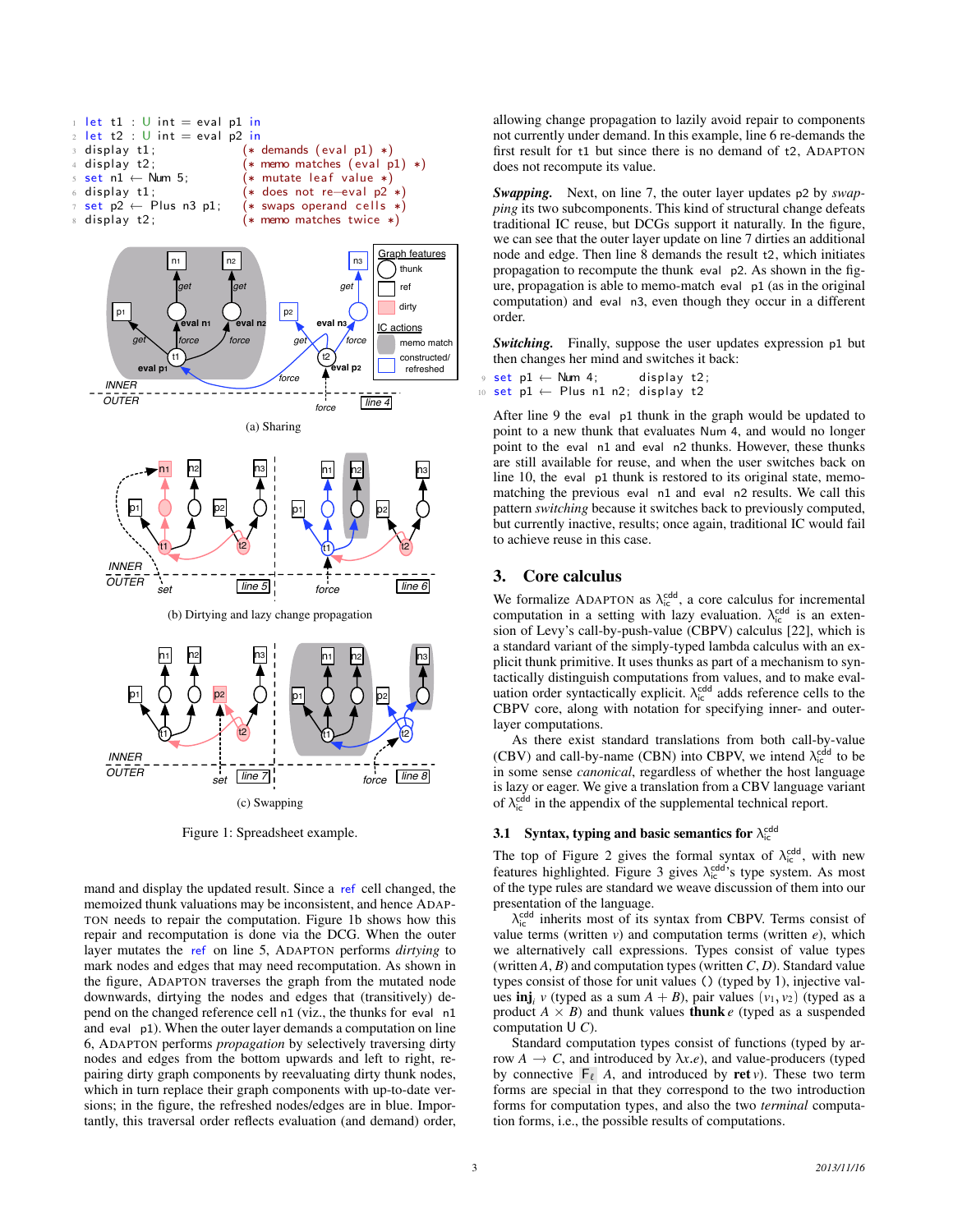| Values<br>Comps                                                      | $v$ $::=$<br>$e$ ::= | x   () $  (v_1, v_2)  $ inj, v   thunk e   a<br>$\lambda x.e$   ev   let $x \leftarrow e_1$ in $e_2$   ret v<br><b>fix</b> $f.e$   $f$   <b>case</b> $(v, x_1, e_1, x_2, e_2)$<br>  split $(v, x_1.x_2.e)$   force <sub><math>\ell</math></sub> $\nu$   inner <i>e</i><br>ref v   get v   set $v_1 \leftarrow v_2$ |
|----------------------------------------------------------------------|----------------------|--------------------------------------------------------------------------------------------------------------------------------------------------------------------------------------------------------------------------------------------------------------------------------------------------------------------|
| Value types<br>Comp. layers<br>Typing env.                           | A, B<br>$\ell$<br>Г  | $\therefore$ = 1   A + B   A × B   U C   M A<br>Comp. types $C, D ::= A \rightarrow C   F_{\ell} A$<br>$\dddot{=}$ inner   outer<br>$\equiv \epsilon   \Gamma, x : A   \Gamma, f : C   \Gamma, a : A$                                                                                                              |
| <b>Store</b><br>Terminal comps $\tilde{e}$ ::= $\lambda x.e$   ret v |                      | $S \cong \mathcal{E} \mid S, a; v$                                                                                                                                                                                                                                                                                 |

Figure 2: Values and computations: Term and type syntaxes.

Other standard computation terms consist of function application (eliminates  $A \to C$ ), let binding (eliminates  $F_{\ell}$  *A*), fixed point computations ( $fix f.e$  binds  $f$  recursively in its body  $e$ ), pair splitting (eliminates  $A \times B$ ), case analysis (eliminates  $A + B$ ), and thunk forcing (eliminates U *C*).

*Mutable stores and computation layers.* The remaining (highlighted) forms are specific to  $\lambda_{\text{ic}}^{\text{cdd}}$ ; they implement *mutable stores* and *computation layers*. Mutable (outer layer) stores *S* map addresses *a* to values *v*. Addresses *a* are values; they introduce the type connective  $MA$ , where *A* is the type of the value that they contain. The forms ref, get and set introduce, access and update store addresses, respectively.

The two layers of a  $\lambda_{ic}^{cdd}$  program, outer and inner, are ranged over by layer meta variable  $\ell$ . For informing the operational semantics and typing rules, layer annotations attach to force terms (viz., **force** $(v)$  and the type connective for value-producing computations (viz.,  $\mathsf{F}_{\ell}$  *A*). A term's layer determines how it may interact with the store. Inner layer computations may read from the store, as per the typing rule TYE-GET, while only outer layer computations may also allocate to it and mutate its contents, as enforced by typing rules TYE-REF and TYE-SET. As per type rule TYE-INNER, inner layer computations *e* may be used in an outer context by applying the explicit coercion inner *e* ; the converse is not permitted. This rule employs the "layer coercion" function  $(C)^{\ell}$ , defined in Figure 5, to enforce layer purity in a computation. It is also used to similar purpose in rules TYE-INNER and TYE-FORCE. The TYE-INNER rule employs the environment transformation  $|\Gamma|$ , which filters occurrences of recursive variables *f* from Γ, thus making the outer layer's recursive functions unavailable to the inner layer.

*Operational Semantics.* The basic reduction semantics for  $\lambda_{\rm ic}^{\rm cdd}$ proves judgments of the form  $S_1 \vdash e \Downarrow S_2$ ;  $\tilde{e}$ , read as "under  $S_1$ , computation expression *e* reduces to terminal  $\tilde{e}$ , producing store *S*2." For space reasons we omit the semantics; they can be found in the appendix of the supplemental technical report. Additionally, they can easily be recovered from the incremental semantics, given in the next section—where the incremental semantics uses a trace, the standard semantics uses a value that corresponds to the last element of the trace.

#### 4. Incremental semantics

In Figure 4, we give the incremental semantics of  $\lambda_{\text{ic}}^{\text{cdd}}$ . It defines the *reduction to traces* judgment  $K; S_1 \vdash e \Downarrow S_2; T$ , read as "under prior knowledge  $K$  and store  $S_1$ , expression  $e$  reduces to store *S*<sup>2</sup> and trace *T*." We refer to our traces as *demanded computation*

| Prior knowledge $K := \varepsilon   K, T$<br><b>Traces</b><br>Trace events                                                                                                     |  |  | $T \quad ::= \quad T_1 \cdot T_2 \mid t \mid \tilde{e}$<br>$t$ := force $\int_{\tilde{e}}^{e}[T]$   get <sup>a</sup> |  |  |  |
|--------------------------------------------------------------------------------------------------------------------------------------------------------------------------------|--|--|----------------------------------------------------------------------------------------------------------------------|--|--|--|
| $\mathsf{trm}(T)$<br>$\text{trm}(T_1 \cdot T_2) = \text{trm}(T_2)$<br>trm( $force^e_{\delta}[T]$ ) = trm(T)<br>trm( $get_v^a$ ) = ret v<br>$\text{trm}(\tilde{e}) = \tilde{e}$ |  |  |                                                                                                                      |  |  |  |

Figure 6: Traces and prior knowledge

*traces* (DCT) as they record what thunks and suspended expressions a computation has demanded; these are the analogue of the DCG presented in Section 2. Prior knowledge is simply a list of such traces. The first time we evaluate *e* we will have an empty store and no prior knowledge. As *e* evaluates, the traces of subcomputations will get added to the prior knowledge *K* under which subsequent sub-computations are evaluated. If the outer layer mutates the store, this knowledge may be used to support *change propagation*, written  $K; S \vdash T_1 \curvearrowright_{prop} T_2$ . The given rules are sound, but non-deterministic and non-algorithmic; a practical, deterministic algorithm is given in Section 5.1.

#### 4.1 Trace structure and propagation semantics

*Prior knowledge and traces.* Figure 6 defines our notions of prior knowledge and traces. Prior knowledge *K* consists of a list of traces from prior reductions. Traces *T* consist of sequences of trace events that end in a terminal expression. Trace events *t* record demanded computations. Traced events  $\text{get}_{\nu}^{\alpha}$  record the address *a* that was read and the value *v* to which it mapped. Traced events  $\left| \text{force}_{\tilde{e}}^e[T] \right|$ record the thunk expression *e* that was forced, its terminal expression  $\tilde{e}$  (i.e., the final term to which  $e$  originally reduced), and the trace *T* that was produced during its evaluation. Thus traces are *hierarchical*: trace events themselves contain traces which are locally consistent—there is no global ordering of all events. This allows change propagation to be more compositional, supporting, e.g., the sharing, switching and swapping patterns shown in Figures 1a to 1c. DCTs are closely related to the DCGs shown and discussed in Section 2; the key difference between the two, as the names suggest, is that DCGs are graphs whereas DCTs are trees. Hence, DCTs do not explicitly represent the sharing found in DCGs, but are easier to define and reason about formally; a shared sub-graph in the DCG corresponds to a a subtree in the DCT that is duplicated several times (one duplicate per use).

Figure 6 also defines  $\text{trm}(T)$  as the rightmost element of trace  $T$ , i.e., its terminal element, equivalent to  $\tilde{e}$  in the normal evaluation judgment. It also defines when prior knowledge is well-formed.

*Reduction to traces.* Rules INCR-APP and INCR-BIND are similar to a standard semantics, except that they use  $\text{trm}(T)$  to extract the lambda or return expression, respectively, and they add the trace  $T_1$  from the first sub-expression's evaluation to the prior knowledge available to the second sub-expression. The traces produced from both are concatenated and returned from the entire computation.

Rule INCR-FORCE produces a force event; notice that the expression *e* from the thunk annotates the event, along with the trace  $T$  and the terminal expression  $\tilde{e}$  at its end. Rule INCR-GET similarly produces a get event with the expected annotations. Rules INCR-TERM, INCR-REF, and INCR-SET all return the expected terminal expressions.

Rule INCR-FORCEPROP performs memoization of inner-layer forces by uses change propagation to repair the memoized trace. Importantly, we do *not* initiate change propagation at a set, and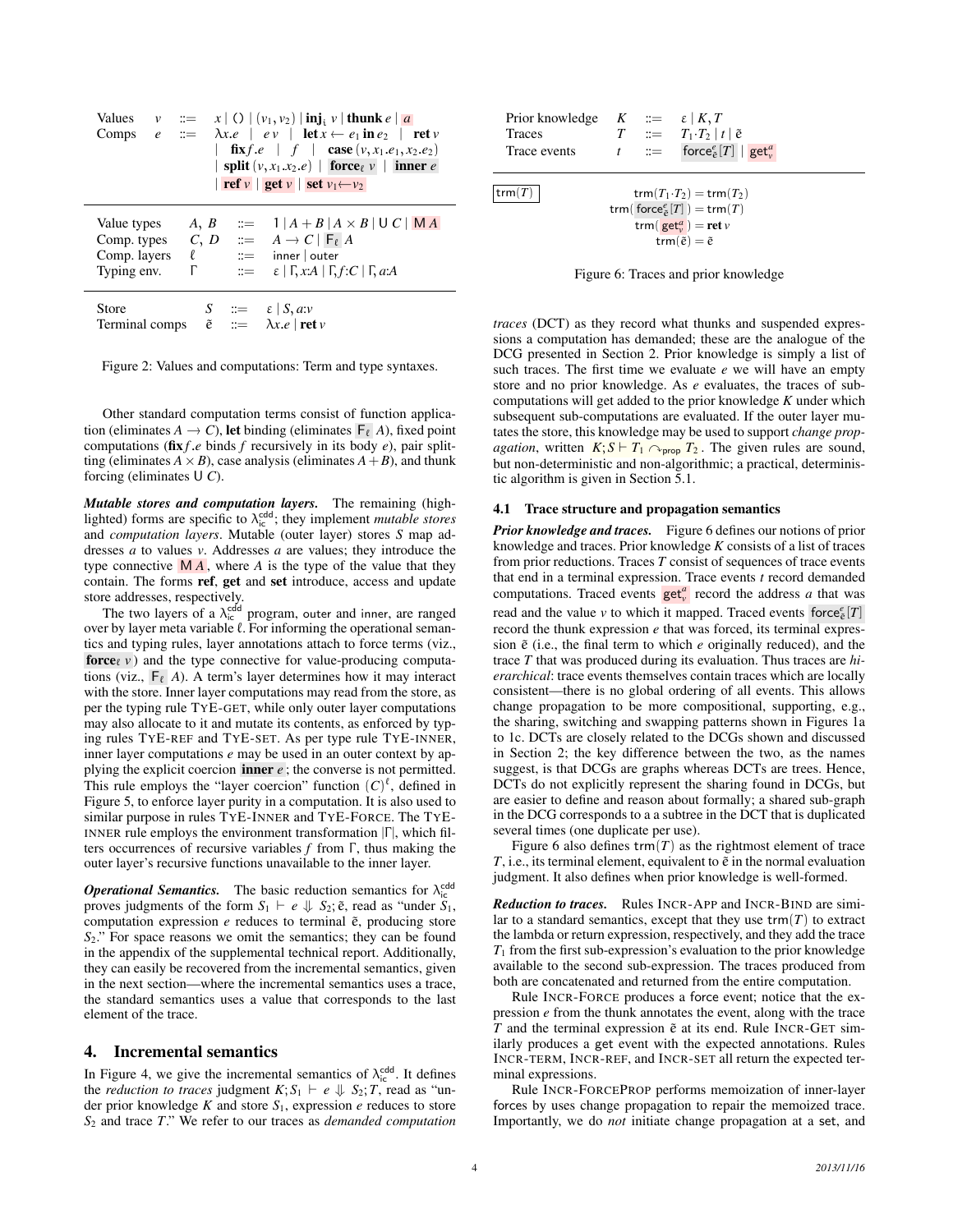| $\Gamma \vdash v : A$                     |                                                                                                                      |                                                                                 |                                                                                                                             |                                                                          |         |                                                                                                                                  | (Under $\Gamma$ , value v has value type A.)                                                   |
|-------------------------------------------|----------------------------------------------------------------------------------------------------------------------|---------------------------------------------------------------------------------|-----------------------------------------------------------------------------------------------------------------------------|--------------------------------------------------------------------------|---------|----------------------------------------------------------------------------------------------------------------------------------|------------------------------------------------------------------------------------------------|
| TYV-VAR<br>$\Gamma(x) = A$                | TYV-UNIT                                                                                                             | TYV-INJ<br>exists $i$ in $\{1, 2\}$                                             | $\Gamma \vdash v : A_i$                                                                                                     | TYV-PAIR<br>$\Gamma \vdash v_1 : A_1 \qquad \Gamma \vdash v_2 : A_2$     |         | TYV-THUNK<br>$\Gamma \vdash e : C$                                                                                               | TYV-REF<br>$\Gamma(a) = A$                                                                     |
| $\Gamma \vdash x : A$                     | $\Gamma$ $\vdash$ () : 1                                                                                             | $\Gamma \vdash \mathbf{inj}, v : A_1 + A_2$                                     |                                                                                                                             | $\Gamma \vdash (\nu_1, \nu_2) : A_1 \times A_2$                          |         | $\Gamma \vdash$ thunk $e : \cup C$                                                                                               | $\Gamma \vdash a : MA$                                                                         |
| $ \overline{\Gamma \vdash e : C} $        |                                                                                                                      |                                                                                 |                                                                                                                             |                                                                          |         | (Under $\Gamma$ , expression e has computation type $C$ .)                                                                       |                                                                                                |
| TYE-VAR<br>$\Gamma(f) = C$                | TYE-LAM<br>$\Gamma$ , $x:A \vdash e : C$                                                                             | TYE-RET                                                                         | $\Gamma \vdash v : A$                                                                                                       | TYE-APP<br>$\Gamma \vdash e : A \rightarrow C$ $\Gamma \vdash v : A$     |         | TYE-BIND<br>$\Gamma \vdash e_1 : \mathsf{F}_{\ell} A$                                                                            | $\Gamma, x A \vdash e_2 : (C)^{\ell}$                                                          |
| $\Gamma \vdash f : C$                     | $\Gamma \vdash \lambda x.e : A \rightarrow C$                                                                        |                                                                                 | $\Gamma \vdash \text{ret } v : \mathsf{F}_{\ell} A$                                                                         | $\Gamma \vdash e \nu : C$                                                |         |                                                                                                                                  | $\Gamma \vdash \textbf{let } x \leftarrow e_1 \textbf{ in } e_2 : (C)^{\ell}$                  |
| TYE-CASE<br>$\Gamma \vdash v : A_1 + A_2$ | for all i in $\{1, 2\}$<br>$\Gamma_i x_i A_i \vdash e_i : C$<br>$\overline{\Gamma}$ case $(v, x_1.e_1, x_2.e_2)$ : C | TYE-SPLIT                                                                       | $\Gamma \vdash v : A_1 \times A_2$<br>$\Gamma, x_1:A_1, x_2:A_2 \vdash e : C$<br>$\Gamma \vdash$ split $(v, x_1.x_2.e) : C$ | TYE-FIX<br>$\Gamma, f:C \vdash e:C$<br>$\Gamma$ $\vdash$ fix $f.e$ : $C$ |         | TYE-FORCE<br>$\Gamma \vdash v : U(C)^{\ell}$<br>$\Gamma \vdash$ force $v : (C)^{\ell}$                                           | TYE-INNER<br>$ \Gamma  \vdash e : (C)$ <sup>inner</sup><br>$\Gamma$ + inner $e$ : $(C)^{\ell}$ |
|                                           | TYE-REF                                                                                                              | $\Gamma \vdash v : A$<br>$\Gamma \vdash \textbf{ref } v : F_{\text{outer}} M A$ | TYE-GET                                                                                                                     | $\Gamma \vdash v : MA$<br>$\Gamma \vdash \textbf{get } v : F_{\ell} A$   | TYE-SET | $\Gamma \vdash v_1 : \mathsf{M} A$<br>$\Gamma \vdash v_2 : A$<br>$\Gamma \vdash$ set $v_1 \leftarrow v_2$ : $F_{\text{outer}}$ 1 |                                                                                                |



 $K; S_1 \vdash e \Downarrow S_2; T$  (Reduction *to traces: "Under knowledge K and store S<sub>1</sub>, e reduces, yielding S<sub>2</sub> <i>and trace T".*)

INCR-TERM  $K; S \vdash \tilde{e} \Downarrow S; \tilde{e}$ INCR-APP $\mathsf{trm}(T_1) = \lambda x.e_2$  $\tan(T_1) = \lambda x.e_2$   $K; S_1 \vdash e_1 \Downarrow S_2; T_1$ <br> $K, T, S \vdash e_2$  [ $x/x$ ]  $\parallel S, T$  $K, T_1; S_2 \vdash e_2[v/x] \Downarrow S_3; T_2$  $K; S_1 \vdash e_1 \vee \Downarrow S_3; T_1 \cdot T_2$ INCR-BIND  $\text{trm}(T_1) = \text{ret } v$   $K; S_1 \vdash e_1 \Downarrow S_2; T_1$ <br> $K, T, S \vdash e_2 \vdash v \cup z \vdash S, T$  $K, T_1; S_2 \vdash e_2[v/x] \Downarrow S_3; T_2$  $K; S_1 \vdash \textbf{let } x \leftarrow e_1 \textbf{ in } e_2 \Downarrow S_3; T_1 \cdot T_2$ INCR-CASE<br> $K; S_1 \vdash e_i[\nu/x_i] \Downarrow S_2; T$  $K; S_1 \vdash \textbf{case} (\textbf{inj}_i \ v, x_1.e_1, x_2.e_2) \Downarrow S_2; T$  $K; S_1 \vdash e[v_1/x_1][v_2/x_2] \Downarrow S_2; T$  $K; S_1 \vdash \textbf{split}((v_1, v_2), x_1.x_2.e) \Downarrow S_2; T$  $K; S_1 \vdash e[\mathbf{fix} f.e/f] \Downarrow S_2; T$ <br> $\overline{K; S_1 \vdash e[\mathbf{fix} f.e/f]} \Downarrow S_2; T$  $K; S_1 \vdash \mathbf{fix} f.e \Downarrow S_2; T$ INCR-FORCE  $K; S_1 \vdash e \Downarrow S_2; T \quad \text{trm}(T) = \tilde{e}$  $K; S_1 \vdash$  **force**<sub> $\ell$ </sub> (**thunk**  $e) \Downarrow S_2$ ; force<sub> $\ell$ </sub><sup>e</sup> $[T]$ INCR-FORCEPROP  $\text{force}^e_{\tilde{e}_1}[T_1] \in K$  $\tilde{e}_1$  $K; S \vdash \left \lceil \mathsf{force}^e_{\bar{e}_1}[T_1] \right \rceil \curvearrowright_{\mathsf{prop}} \left \lceil \mathsf{force}^e_{\bar{e}_2}[T_2] \right \rceil$  $K; S \vdash$  **force**<sub>inner</sub> (**thunk** *e*)  $\Downarrow$  *S*; force<sub></sub><sup>e</sup><sub>*trm*(*T*<sub>2</sub>)</sub>[*T*<sub>2</sub>]  $K; S \vdash e \Downarrow S; T$  $K; S \vdash$  **inner**  $e \Downarrow S; T$ INCR-REF  $a \notin \text{dom}(S)$  $K; S \vdash \textbf{ref } v \Downarrow S$ , *a*:*v*; ret *a* INCR-GET  $S_1(a) = v$  $K; S_1 \vdash \textbf{get } a \Downarrow S_2; \textbf{get}_v^a$ INCR-SET  $K; S \vdash$  **set**  $a \leftarrow v \Downarrow S$ , *a*:*v*; **ret** ()

Figure 4: Operational semantics of  $\lambda_{ic}^{cdd}$ : Reduction (to traces), propagating incremental changes.



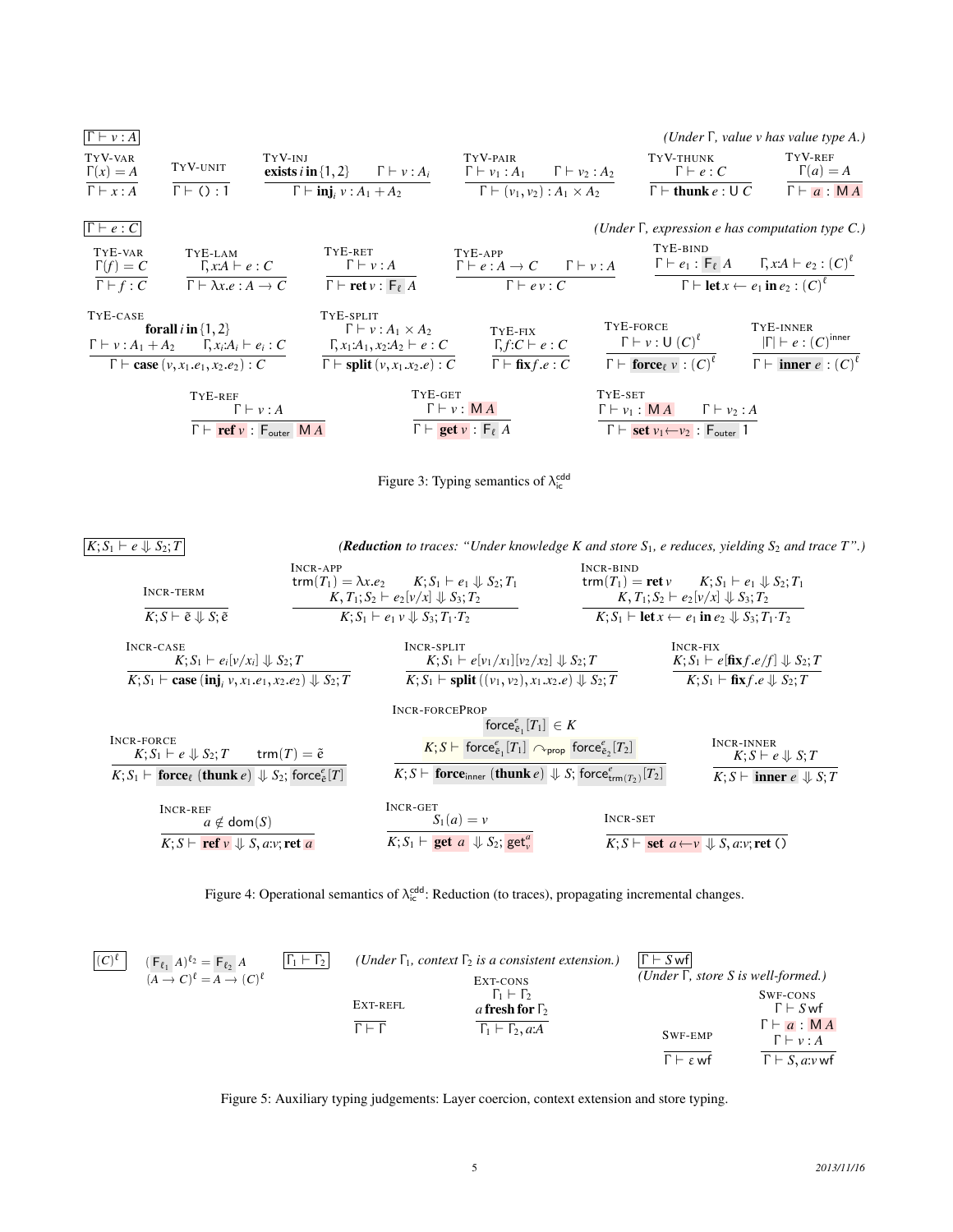thus we delay change propagation until a computation's result it is actually demanded. Rule INCR-FORCEPROP non-deterministically chooses a prior trace of a force of the same expression *e* from *K* (that is, it chooses a *memo match* for the computation *e*) and recursively switches to the propagating judgement described below. The prior trace to choose as the memo match is the first of two nondeterministic decisions of the incremental semantics; the second concerns the propagating specification, below.

*Propagating changes by checking and patching.* The change propagation judgment  $K; S \vdash T_1 \curvearrowright_{prop} T_2$  updates a trace  $T_1$  to be *T*<sup>2</sup> according to knowledge *K* and the current store *S*.

| $K; S \vdash T_1 \curvearrowright$ prop $T_2$ | <i>(Change propagation)</i>                       |  |  |
|-----------------------------------------------|---------------------------------------------------|--|--|
|                                               | PROP-PATCH                                        |  |  |
|                                               | $K; S \vdash e \Downarrow S'; T'$                 |  |  |
| PROP-CHECKS                                   | $T_1\{e:T'\}\stackrel{\text{patch}}{\sim} T_2$    |  |  |
| $S \vdash T \sqrt{ }$                         | $K, T'; S \vdash T_2 \curvearrowright$ prop $T_3$ |  |  |
| $K; S \vdash T \cap_{\text{prop}} T$          | $K; S \vdash T_1 \curvearrowright$ prop $T_3$     |  |  |

In the base case (rule PROP-CHECKS), there are no changes remaining to propagate through the given trace, which is consistent with the given store, as determined by the *checking judgment*  $S \vdash$  $T \sqrt{ }$  (explained shortly). The recursive case (rule PROP-PATCH) arbitrarily chooses an expression  $e$  and reduces it to a trace  $T'$ under the current store *S*. (The choice of *e* is the second nondeterministic decision of this semantic specification.) This new subtrace is patched into the current trace according to the *patching judgment*  $T_1\{e : T'\} \stackrel{\text{patch}}{\sim} T_2$ . The patched trace  $T_2$  is processed recursively under prior knowledge expanded to include  $T'$ , until the trace is ultimately made consistent.

trace is ultimately made consistent.<br>The checking judgement, written  $S \vdash T \sqrt{ }$ , ensures that a trace is consistent with a store.

 $CHECK-TRM$  $S \vdash \tilde{e}$  √  $C$ HECK-SEQ  $S \vdash T_1 \dot{T}_2 \sqrt{ }$ when  $S \vdash T_1 \sqrt{\text{and } S \vdash T_2} \sqrt{\text{and } S \vdash T_3}$ CHECK-FORCE  $S \vdash \text{force}_{\tilde{e}}^e[T] \sqrt{2}$ when  $\text{trm}(T) = \tilde{e}$  and  $S \vdash T \sqrt{ }$  $CHECK-GET$ *v* √ when  $S(a) = v$ 

The interesting rules are CHECK-FORCE and CHECK-GET. The first checks that the terminal expression  $\tilde{e}$  produced by each force is consistent with the one last observed and recorded in the trace; i.e., it matches the terminal expression  $\text{trm}(T)$  of trace *T*. The second rule checks that the value retrieved from an address *a* is consistent with the current store.

The patching judgement is written as  $\tilde{e} \{e : T\} \stackrel{\text{patch}}{\sim} T'$ :

$$
\tilde{e}\{e:T_2\} \stackrel{\text{patch}}{\rightsquigarrow} \tilde{e}
$$
\n
$$
(T_1 \cdot T_2)\{e:T_3\} \stackrel{\text{patch}}{\rightsquigarrow} T_1' \cdot T_2' \text{ when } T_1\{e:T_3\} \stackrel{\text{patch}}{\rightsquigarrow} T_1', T_2\{e:T_3\} \stackrel{\text{patch}}{\rightsquigarrow} T_2'
$$
\n
$$
(\text{force}^e_{\tilde{e}}[T_1])\{e:T_2\} \stackrel{\text{patch}}{\rightsquigarrow} \text{force}^e_{\tilde{e}}[T_2]
$$
\n
$$
(\text{force}^{e_1}_{\tilde{e}}[T_1])\{e_2:T_2\} \stackrel{\text{patch}}{\rightsquigarrow} \text{force}^{e_1}_{\tilde{e}}[T_3] \text{ when } T_1\{e_2:T_2\} \stackrel{\text{patch}}{\rightsquigarrow} T_3, e_1 \neq e_2
$$
\n
$$
(\text{get}^e_{\mathbf{e}})\{e:T_2\} \stackrel{\text{patch}}{\rightsquigarrow} \text{get}^e_{\mathbf{e}'}
$$

Conceptually, patching a DCT *T* simulatenously replaces all occurrences of a forced thunk's trace with an update-to-date version. The definition is above straightforward: All the rules are congruences except for the first force rule, which performs the actual patching. It substitutes the given trace for the existing trace of the forced expression in question, based on the *syntactic equivalence* of the forced expression *e*. This means that all force events whose forced computation is *e* will be updated "all at once," simulating the sharing pattern of DCGs.

In sum, the incremental semantics defined above is a declarative specification for an efficient implementation. Below, we prove that this specification is sound, in the sense that it always yields a result consistent with non-incremental evaluation. In the next section, we

```
type 'a aref
val aref : a \rightarrow b a aref
val get : 'a aref \rightarrow 'a
val set : 'a aref \rightarrow 'a \rightarrow unit
type 'a athunk
val force : 'a athunk \rightarrow 'a
val thunk : (unit \rightarrow 'a) \rightarrow 'a athunk
val memo : ('fn \rightarrow 'arg \rightarrow 'a) \rightarrow (('arg \rightarrow 'a athunk) as 'fn)
```
Figure 7: Basic ADAPTON API

give an efficient algorithmic account of change propagation that conforms to this specification.

#### 4.2 Meta theory of incremental semantics

The following theorem says that trace-based runs under empty knowledge in the incremental semantics are equivalent to runs in the basic (non-incremental) semantics.

Theorem 4.1 (Equivalence of blind evaluation).  $\varepsilon$ ;  $S_1 \vdash e \Downarrow S_2$ ; *T* if and only if  $S_1 \vdash e \Downarrow S_2$ ;  $\tilde{e}$  where  $\tilde{e} = \text{trm}(T)$ 

Next, we introduce well-formed knowledge, defined as

| $ \Gamma \vdash K$ wf          | (Under $\Gamma$ , knowledge K is well formed.)                                                        |
|--------------------------------|-------------------------------------------------------------------------------------------------------|
| KWF-EMP                        | KWF-CONS<br>$\Gamma \vdash K$ wf $\Gamma \vdash S_1$ wf $\varepsilon; S_1 \vdash e \Downarrow S_2; T$ |
| $\Gamma \vdash \varepsilon$ wf | $\Gamma \vdash K$ , T wf                                                                              |

We now state and prove that the incremental semantics enjoys subject reduction.

**Theorem 4.2** (Subject reduction). *Suppose that*  $\Gamma \vdash K$  wf,  $\Gamma \vdash$ *S*<sub>1</sub> wf,  $\Gamma \vdash e : C$ , and  $K; S_1 \vdash e \Downarrow S_2; T$  then there exists  $\Gamma'$  such that  $\Gamma \vdash \Gamma' \vdash S$ , wf, and  $\Gamma' \vdash \text{trm}(T) : C$ *that*  $\Gamma \vdash \Gamma'$ ,  $\Gamma' \vdash S_2$  wf, and  $\Gamma' \vdash \mathsf{trm}(T) : C$ 

Finally, we prove that the incremental semantics is sound: when seeded with (well-formed) prior knowledge, there exists a consistent run in the basic (non-incremental) semantics.

**Theorem 4.3** (Soundness). *Suppose that*  $\Gamma \vdash K$  *wf and*  $\Gamma \vdash S_1$  *wf. Then*  $K; S_1 \vdash e \Downarrow S_2; T$  *if and only if*  $S_1 \vdash e \Downarrow S_2;$  *trm* $(T)$ 

This theorem establishes that every incremental reduction has a corresponding basic reduction, and vice versa. This correspondance establishes extensional consistency, i.e., the initial and final conditions of the runs are equivalent.

## 5. OCaml library

We have implemented ADAPTON as an OCaml library implements with the basic API shown in Figure 7. The fundamental data types are aref and athunk, corresponding to  $\overline{M}A$  and U *C* in  $\lambda_{ic}^{\text{cdd}}$ , respectively. The functions operating on aref and athunk are named after their counterparts in  $\lambda_{\text{ic}}^{\text{cdd}}$ .

The last function, memo, solves a practical implementation issue while fixing the memoization choice left open by rule INCR-FORCEPROP in  $\lambda_{ic}^{\text{cdd}}$  (Figure 4). In  $\lambda_{ic}^{\text{cdd}}$ , memoization is based on syntactic equality, and occurs implicitly at force, but we cannot perform syntactic equality checks in OCaml. As such, the memo function creates *memoized thunk constructors*, which are unary functions that return athunks. For example, we can define a memoized constructor that computes fibonacci:

let memo\_fib = memo (fun memo\_fib n  $\rightarrow$  if n  $\lt = 1$  then 1 else force (memo\_fib  $(n - 1)$ ) + force (memo\_fib  $(n - 2)$ ));; print\_int (force (memo\_fib 10));;  $(* 89 *)$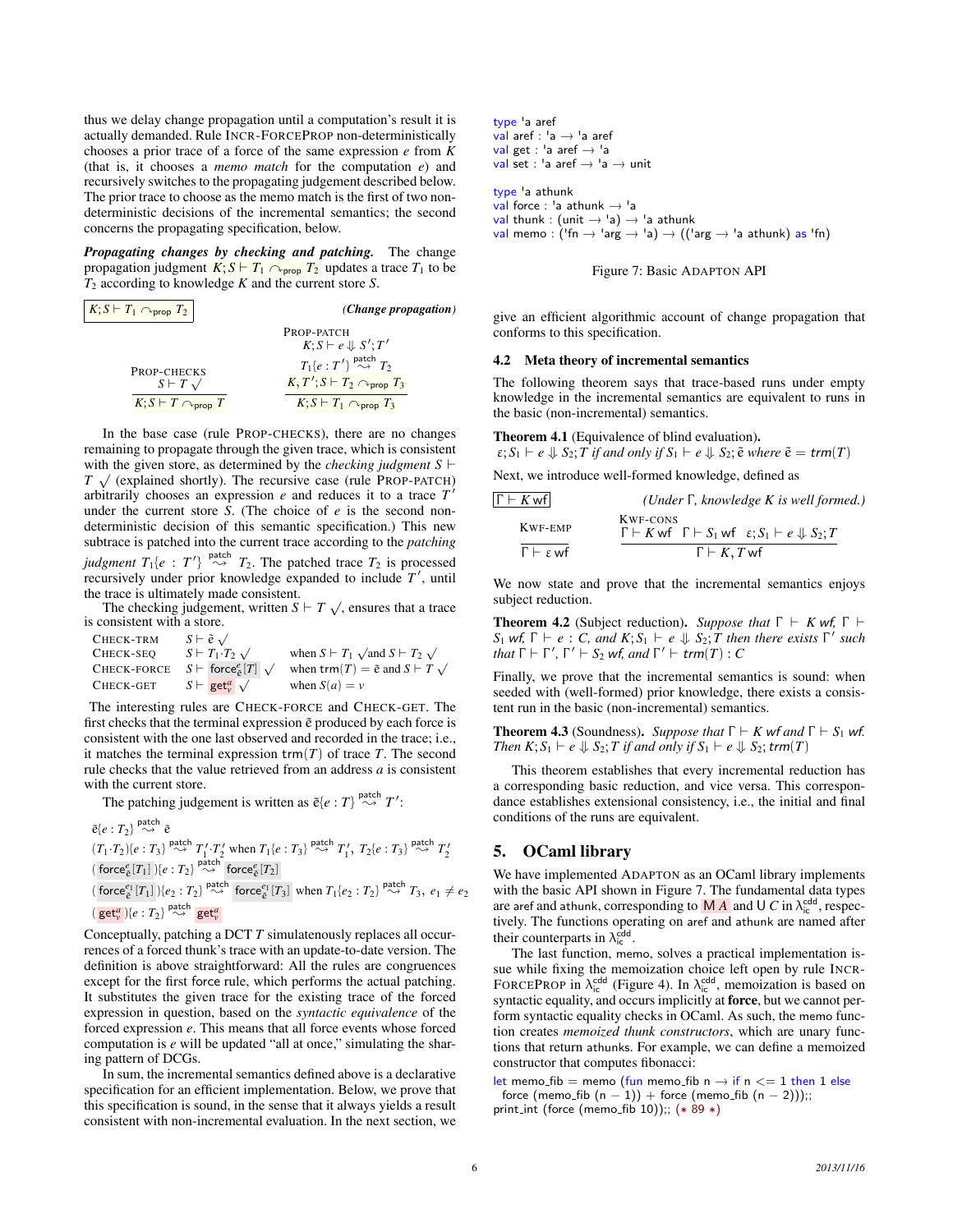

Algorithm 1: ADAPTON core pseudocode.

memo takes a function of two arguments (here, memo fib and n). It returns a constructor (here, also called memo fib) that, when called with an argument (e.g., 10), first checks a memoization table to see if the constructor was previously called with the same argument. If not, the constructor creates an athunk that, when forced, computes its value by invoking the function with the constructor itself (to make recursive calls) and the argument passed to the constructor (e.g., 10); this athunk is then stored in the memoization table and returned. Otherwise, the constructor returns the same athunk as before. This simple choice of returning the same athunk is equivalent to choosing the most recently patched occurrence of a trace from the prior knowledge in rule INCR-FORCEPROP. To limit the size of memoization tables, we implement them using weak hash tables, relying on OCaml's garbage collector to eventually remove athunks that are no longer reachable.

ADAPTON does not provide an equivalent to inner in  $\lambda_{\rm ic}^{\rm cdd}$ , since OCaml's type system makes it hard to enforce layer separation statically. In ADAPTON, an inner level computation implicitly begins when force is called and ends when the call returns.

#### 5.1 ADAPTON change propagation algorithm

As described in Section 4,  $\lambda_{\rm ic}^{\rm cdd}$  leaves open the choice of an expression *e* to patch in rule PROP-PATCH, allowing several possible change propagation algorithms. ADAPTON implements an efficient change propagation algorithm that avoids re-evaluating thunks unnecessarily.

ADAPTON operates on an acyclic *demanded computation graph* (DCG), corresponding to demanded computation traces *T*. Similar to the visualization in Section 2, each node in the graph represents an aref or an athunk, and each directed edge represents a dependency pointing from an athunk to another aref or athunk. The DCG is initially empty at the beginning of the execution. Nodes are added to the DCG whenever a new aref or athunk is created via aref, thunk, or a memo constructor (when memoization misses). Edges are added when an athunk calls get or force; edges are labeled with the value returned by that call. We maintain edges bidirectionally: Each node stores an ordered list of outgoing edges that is appended by each call to get or force, as well as an unordered set of incoming edges. This allows us to traverse the DCG from caller to callee or vice-versa.

As described in Section 2, the key to making ADAPTON efficient is to split change propagation into two phases—*dirtying* and *propagation*. Algorithm 1 lists the pseudocode for these two phases. The dirtying phase occurs when we make calls to set to update inputs to the incremental program. For each call to set, we traverse the DCG starting from the aref backward, marking all traversed edges as "dirty" (lines 1 to 5). Note that unlike Section 2, in our implementation only edges are dirtied; a node is implicitly dirty if any of its outgoing edges are dirty.

The propagation phase occurs when we make calls to force to demand results from the incremental program. For each call to force on an athunk, we perform an inorder traversal starting from the athunk's dirty outgoing edges, re-evaluating athunks as necessary. We check if we need to re-evaluate an athunk by iterating over its dirty outgoing edges in the order they were added (line 7). For each dirty edge, we first clean its dirty flag (line 9). If the target node is an athunk, we recursively check if we need to re-evaluate the target athunk (lines 10 to 11). Then, we compare the value of the target aref or athunk against the label of the outgoing edge (line 12). If the value is inconsistent, we know that at least one input to the athunk has changed, so we need to re-evaluate the athunk (line 14), and need not check its remaining outgoing edges (line 15). In fact, we first remove all its outgoing edges (line 13), since some edges may no longer be relevant due to the changed input; relevant edges will be re-added when get or force is called during re-evaluation. (We store incoming edges in weak hash tables, relying on OCaml's garbage collector to remove irrelevant edges.)

Note that, in both dirtying and propagation, we only traverse an edge if it is clean or dirty, respectively. We can do so because the above procedures maintain an invariant that, if an edge is dirty at the end of a dirtying or propagation phase, then all edges transitively reachable by traversing incoming edges beginning from the source node will also be dirty; dually, if an edge is clean, then all edges transitively reachable by traversing outgoing edges beginning from the target node will also be clean. This greatly improves efficiency by amortizing dirtying costs across consecutive calls to set, and propagation cost across consecutive calls to force.

By traversing the DCG inorder, ADAPTON re-evaluates inconsistent nodes in the same order as a standard non-incremental lazy evaluator would force thunks. Therefore, ADAPTON avoids reevaluating nodes unnecessarily, such as athunks that were conditionally forced due to certain inputs, but may no longer be forced under updated inputs.

## 6. Empirical evaluation

This section evaluates ADAPTON's performance against traditional IC on micro benchmarks and larger example modeling a spreadsheet. We find that ADAPTON provides reliable speedups over naive recomputation and often significantly outperforms traditional IC.

#### 6.1 Micro-benchmark

We ran a micro-benchmark to evaluate the effectiveness of ADAP-TON in handling incremental programs that are *lazy*, as well as those that use the *swapping* and *switching* patterns. We also evaluate it on incremental *batch* programs, the target of traditional IC where there is no repetition in the input and the entire output is eagerly demanded.

- For *lazy* programs, we include standard list-manipulating benchmarks from the IC literature: filter, map, quicksort, and mergesort. We run each program on a randomly generated list of integers, and then demand the first item from the output list.
- For the *swapping* pattern, we use filter, map, fold applying min and sum, and exptree, an arithmetic expression tree evaluator similar to that in Section 2. We run each program on a randomly generated list of integers (or balanced expression tree) and demand the output. Then we randomly split the input into two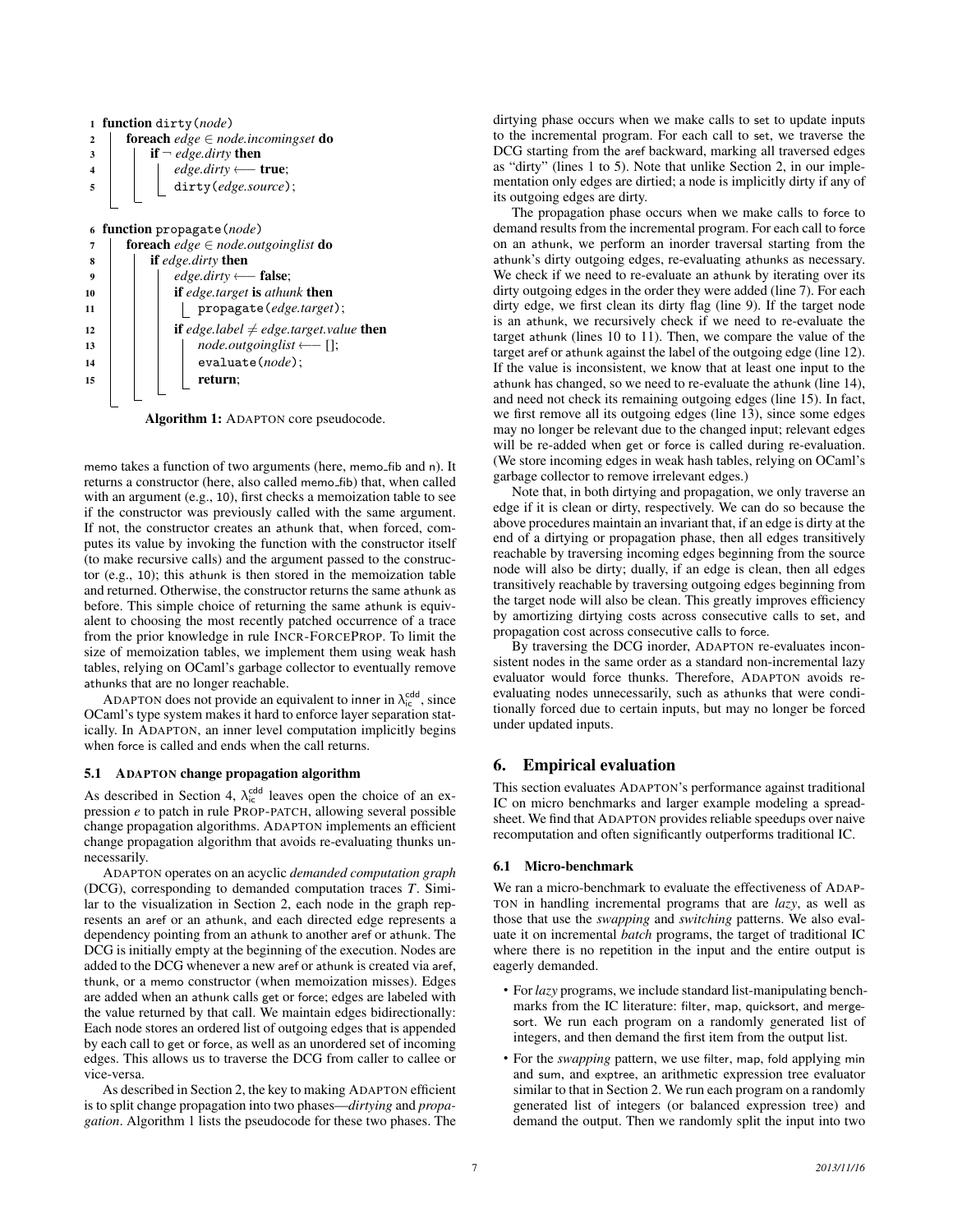lists (or pick two subtrees at the half the height), swap those parts, and then re-demand the entire output.

- For the *switching* pattern, we wrote two programs, updown1 and updown2, that sort a list of integers in either ascending or descending order depending on another input. updown1 does the obvious thing, sorting the input list in one direction or the other, whereas updown2 first sorts the input list in both directions and then returns the appropriate one. (As we will show in the results, the odd structure of updown2 is necessary to achieve a speed-up in traditional IC.) After sorting an initial list of integers and demanding the first output, we randomly remove an item, randomly insert an item, toggle the sort direction, and then demand the first output again.
- Finally, for *batch* programs, we use the same programs as the *swapping* pattern, but instead of swapping parts of the input, we randomly insert or remove a single list item (or replace a leaf node in an expression tree with a binary node with two leaf nodes or vice-versa) before demanding the entire output.

We measure the time it takes to run ADAPTON in comparison to other variants that implement the same API. First, to compare against prior IC work, we implemented EagerTotalOrder, which uses the traditional, totally ordered, monolithic form of IC (in particular, [2]). Second, as baseline, we compare against standard lazy programs with LazyNonInc, which wraps lazy values and does not provide incremental semantics or memoization. In particular, 'a aref and 'a athunk are simply records containing 'a lazy and a unique ID, set throws an exception (thus requiring the program to recompute the results from scratch), and memo just calls thunk.

We compile the micro-benchmarks using OCaml 4.00.1 and run them on an 8-core, 2.26 GHz Intel Mac Pro with 16 GB of RAM running Mac OS X 10.6.8. We run 2, 4, or 8 programs in parallel, depending on the memory usage of the particular program. For most programs, we choose input sizes of 1e6 items. For quicksort and mergesort, we choose 1e5 items, and for updown1 and updown2, we choose 4e4 items, since these programs use up to 6GB of memory under EagerTotalOrder. We report the average of 8 runs for each program using seeds 1–8 to initialize OCaml's random number generator (to generate the input data, seed hash functions, etc.), and each run consists of 250 change-then-propagate cycles for changes that do not affect the input size. For changes that do affect the input size, we run 250 pairs of cycles, e.g., alternating between removing and inserting a list item, to ensure consistent input size.

In our initial evaluation, we observed that EagerTotalOrder spends a significant portion of time in the garbage collector (sometimes more than 50%), which has also been observed in prior work [3]. To mitigate this issue, we tweak OCaml's garbage collector under EagerTotalOrder, increasing the minor heap size from 2MB to 16MB and major heap increment from 1MB to 32MB.

*Results.* Table 1 summarizes the speed-up of ADAPTON EagerTotalOrder when performing each *incremental* change-then-propagate computation over LazyNonInc. We also highlight table cells in gray to indicate whether ADAPTON or EagerTotalOrder has a higher speed-up.

We can see that ADAPTON provides a speed-up to all patterns and programs. Also, ADAPTON is faster than EagerTotalOrder for the *lazy*, *swapping*, and *switching* patterns. These results validates the benefits of our approach.

For the *batch* pattern, ADAPTON gets only about half the speedup of EagerTotalOrder. This is expected, since EagerTotalOrder is optimized for the *batch* pattern, whereas ADAPTON adds overhead that is unnecessary if all outputs are demanded. Interestingly, ADAPTON is faster for fold(min), since single changes are not as

|           | pattern | input #         | <b>ADAPTON</b><br>speed-up over<br>LazyNonInc | EagerTotalOrder<br>speed-up over<br>LazyNonInc |
|-----------|---------|-----------------|-----------------------------------------------|------------------------------------------------|
| filter    |         | 1e6             | 12.8                                          | 2.24                                           |
| map       | lazy    | 1e6             | 7.80                                          | 1.53                                           |
| quicksort |         | 1e <sub>5</sub> | 2020                                          | 22.9                                           |
| mergesort |         | 1e <sub>5</sub> | 336                                           | 0.148                                          |
| filter    | swap    | 1e6             | 1.99                                          | 0.143                                          |
| map       |         | 1e6             | 2.36                                          | 0.248                                          |
| fold(min) |         | 1e6             | 472                                           | 0.123                                          |
| fold(sum) |         | 1e6             | 501                                           | 0.128                                          |
| exptree   |         | 1e6             | 667                                           | 10.1                                           |
| updown1   | switch  | 4e4             | 22.4                                          | 0.00247                                        |
| updown2   |         | 4e4             | 24.7                                          | 4.28                                           |
| filter    | batch   | 1e6             | 2.04                                          | 4.11                                           |
| map       |         | 1e6             | 2.21                                          | 3.32                                           |
| fold(min) |         | 1e6             | 4350                                          | 3090                                           |
| fold(sum) |         | 1e6             | 1640                                          | 4220                                           |
| exptree   |         | 1e6             | 248                                           | 746                                            |

Table 1: ADAPTON micro-benchmark results.

likely to affect the result of the min operation as compared to other operations such as sum.

Conversely, EagerTotalOrder actually incurs a slowdown over LazyNonInc in many other cases. For *lazy* mergesort, EagerTotalOrder performs badly due to limited memoization between each internal recursion in mergesort. Prior work solved this problem by asking programmers to manually modify mergesort using techniques such as *adaptive memoization* [3] or *keyed allocation* [16]; we are currently investigating alternative approaches.

EagerTotalOrder also incurs slowdowns for*swapping* and *switching*, except for exptree and updown2. Unlike ADAPTON, EagerTotalOrder can only memo-match about half the input on average for changes considered by *swapping* due to its underlying total ordering assumption, and has to recompute the rest.

For updown1 in particular, the structure of the computation trace is such that EagerTotalOrder cannot memo-match any prior computation at all, and has to re-sort the input list every time the flag input is toggled. updown2 works around this limitation by unconditionally sorting the input list in both directions before returning the appropriate one, but this effectively wastes half the computation. In contrast, ADAPTON is equally effective for updown1 and updown2: It is able to memo-match the computation in updown1 regardless of the flag input, and, due to laziness, incurs no cost to unconditionally sort the input list twice in updown2.

*Other experiments.* In addition to the running times, we also measured the memory consumed by ADAPTON and EagerTotalOrder. ADAPTON uses 3–98% less memory than EagerTotalOrder for the *lazy*, *swapping*, and *switching* patterns, and it uses 103–120% more memory for the *batch* pattern. Our supplemental technical report contains a more detailed table summarizing memory usage as well as other results of our experiment.

Finally, we also ran ADAPTON on quicksort while varying the demand size (recall that in Table 1, one element is demanded for the lazy benchmarks). As expected, the speed-up decreases as demand size increases, but ADAPTON still outperforms EagerTotalOrder when demanding up to 1.8% of the output for quicksort. We also observed that the dirtying cost also increases with demand size. This is due to the interplay between dirtying and propagation phases: As more output is demanded, more edges will be cleaned by the propagation phase, and will have to be dirtied by the dirtying phase.

Our supplemental technical report provides more details of these observations and our elapsed-time experiments.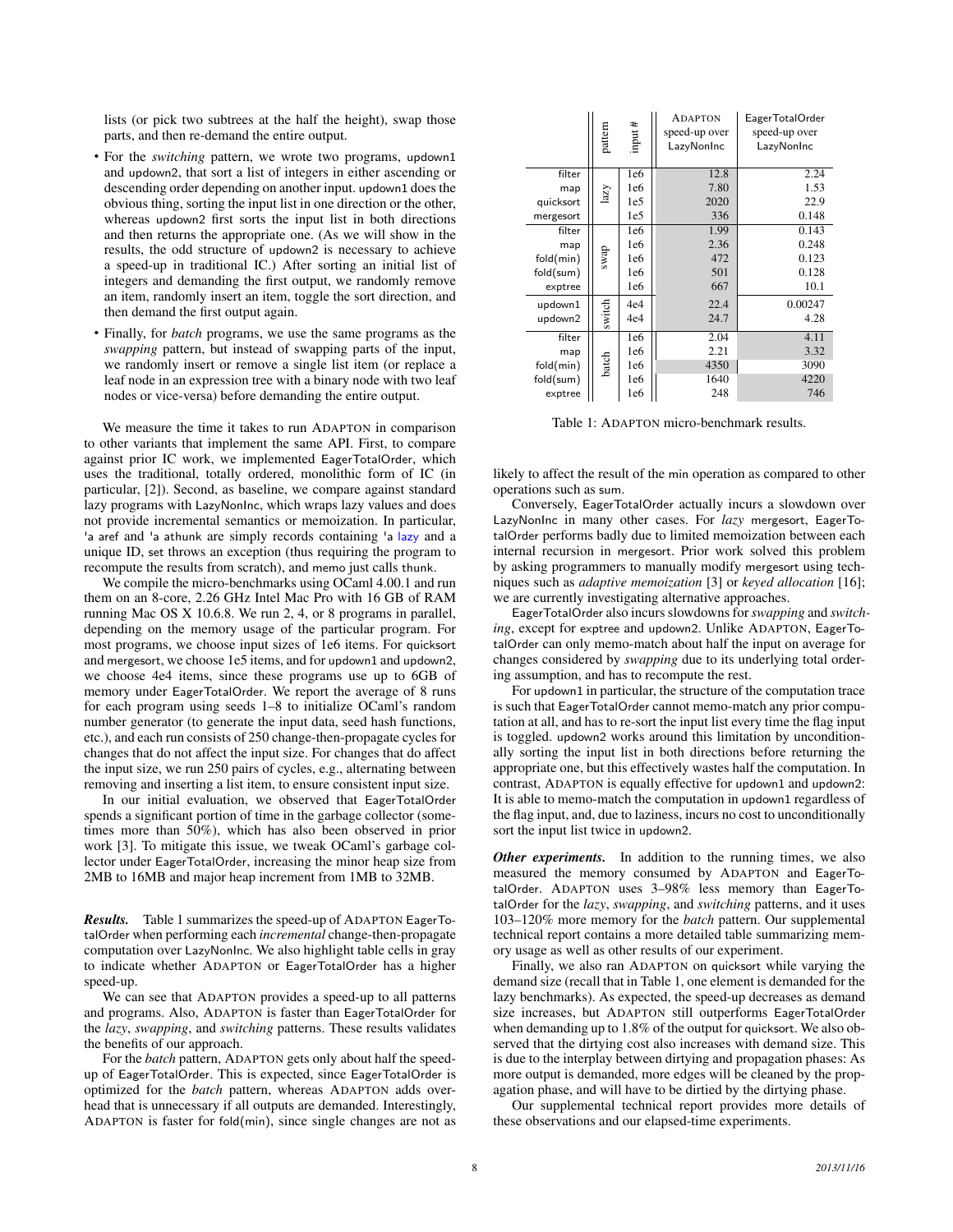# 6.2  $AS^2$ : An experiment in stateless spreadsheet design

As a more realistic case study of ADAPTON, we developed the ADAPTON SpreadSheet  $(AS^2)$ , which implements basic spreadsheet functionality and uses ADAPTON to handle all change propagation as cells are updated. This is in contrast to conventional spreadsheet implementations, which have custom caching and dependence tracking logic.

In  $AS<sup>2</sup>$ , spreadsheets are organized into a standard threedimensional coordinate system of *sheets*, *rows* and *columns*, and each spreadsheet cell contains a formula. The language of formulae extends that of Section 2 with support for cell coordinates, arbitrary-precision rational numbers and binary operations over them, and aggregate functions such as max, min and sum. It also adds a command language for navigation (among sheets, rows and columns), cell mutation and display. For instance, the following script simulates the interaction from Section 2:

goto A1;  $=1$ ; goto A2;  $=2$ ; goto A3;  $=3$ ; goto B1; =  $(A1 + A2)$ ; goto B2; =  $(A1 + A3)$ ; display B1; display B2; goto A1;  $=$ 5; display B1; goto B2;  $=(A3 + B1)$ ; display B2;

The explicit state of  $AS^2$  consists simply of a mutable mapping of three-dimensional coordinates to cell formulae. We empirically study different implementations of  $AS<sup>2</sup>$  using a test script that simulates a user loading dense spreadsheet (with s sheets, ten rows and ten columns) and making a sequence of c random cell changes while observing the (entire) final sheet s:

scramble-all; goto s!a1; print; repeat  $c$ {scramble-one; print}

The scramble-all command initializes the formulae of each sheet such that sheet 1 holds random constants (uniformly in [0, 10k]), and for  $i > 1$ , sheet i consists of binary operations (drawn uniformly among  $\{+,-,\div,\times\}$  over two random coordinates in sheet i − 1. scramble-one changes a randomly chosen cell to a random constant.

Figure 8 shows the performance of this test script. In the left plot, the number of sheets varies, and the number of changes is fixed at ten; in the right plot, the number of sheets is fixed at fifteen, and the number of changes varies. In both plots, we show the relative speedup/slowdown of ADAPTON and EagerTotalOrder to that of naive, stateless evaluation. The left plot shows that as the number of sheets grows, the benefit of ADAPTON increases. In fact, our measurements show that with only four sheets, the performance of the naive approach is overtaken by ADAPTON; the gap widens exponentially for more sheets. By contrast, EagerTotalOrder offers no incremental benefit, and the performance is *always* worse than the naive implementation, resulting in slowdowns that worsen as input sizes grow. We note that the speedups vary, depending on random choices made by both scramble-one and scramble-all.<sup>1</sup> The right plot shows that even for a fixed-sized spreadsheet, as the number of changes grows, the benefit of ADAPTON increases exponentially. As with the left plot, EagerTotalOrder again offers no incremental benefit, and always incurs a slowdown (e.g., at the right edges of each plot, we consistently measure slowdowns of 100x or more).

In both cases (more sheets and more changes), ADAPTON offers significant speedups over the naive stateless evaluator. These performance results makes sense: efficient  $AS<sup>2</sup>$  evaluation relies critically on the ability to reuse results multiple times within a computation (the *sharing* pattern). While ADAPTON supports this incremental pattern with ease, EagerTotalOrder fundamentally lacks the ability to do so, and instead only incurs a large performance penalty for its dependence-tracking overhead.





Figure 8: ADAPTON Spreadsheet  $(AS<sup>2</sup>)$  performance tests.

## 7. Related Work

*Incremental computation.* The idea of memoization—improving efficiency by caching and reusing the results of pure computations dates back to at least the late 1950's [8, 28, 29]. Incremental computation (IC), which has also been studied for decades [1, 20, 27, 30, 31], uses memoization to avoid unnecessary recomputation when input changes. Early IC approaches were promising, but are limited to caching final results.

*Self-adjusting computation* is a recent approach to IC that uses a special form of memoization that caches and reuses portions of *dynamic dependency graphs* (DDGs) of a computation. These DDGs are generated from conventional-looking programs with general recursion and fine-grained data dependencies [4, 10]. As a result, selfadjusting computation tolerates store-based differences between the pending computation being matched and its potential matches in the memo table; change-propagation repairs any inconsistencies in the matched graph. Researchers later combined these dynamic graphs with a special form of memoization, making the approach even more efficient and broadly applicable [2]. More recently, researchers have studied ways to make self-adjusting programs easier to write and reason about [11, 12, 25] and better performing [18, 19].

ADAPTON is similar to self-adjusting computation in that it applies to a conventional-looking language and tracks dynamic dependencies. However, as discussed in Sections 1 and 2, we make several advances over prior work in the setting of interactive, demand-driven computations. First, we formally characterize the semantics of the inner and outer layers working in concert, whereas all prior work simply ignored the outer layer (which is problematic for modeling interactivity). Second, we offer a compositional model that supports several key incremental patterns sharing, switching, and swapping. All prior work on self-adjusting computation, which is based on maintaining a single totally ordered view of past computation, simply cannot handle these patterns.

Ley-Wild et al. have recently studied non-monotonic changes (viz., what we call "swapping"), giving a formal semantics and preliminary algorithmic designs [24, 26]. However, these semantics still assume a totally ordered, monolithic trace representation and hence are still of limited use for interactive settings, as discussed in Section 1. For instance, their techniques explicitly assume the absence of sharing (they assume all function invocations have unique arguments), and they do not support laziness, which they leave for future work. Additionally, to our knowledge, their techniques have no corresponding implementations.

*Functional reactive programming (FRP).* The chief aim of FRP is to provide a declarative means of specifying interactive and/or time-varying behavior [13, 14, 21]. FRP-based proposals share some commonalities with incremental computation; e.g., when an input signal is updated (due to an event like a key press, or simply